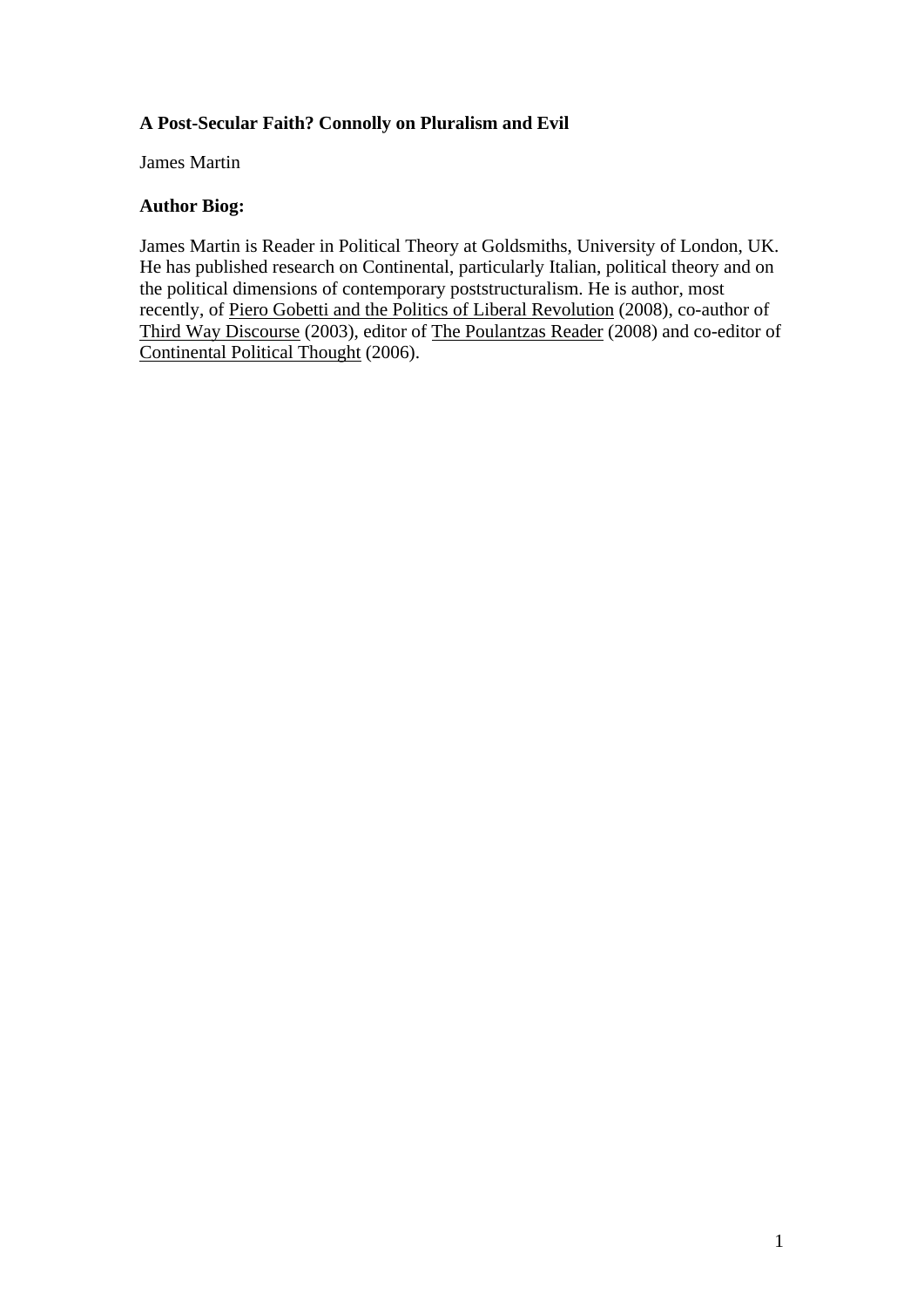### **Introduction**

In his 2002 State of the Union Address, US President George W. Bush warned his audience of an 'axis of evil, arming to threaten the peace of the world'. It is tempting to roll one's eyes in contemptuous disbelief at this now familiar refrain. Yet, however we may react to Bush's terminology, it is certain that we cannot help but react. That phrase, of course, was calculated precisely to have an immediate, practical effect by dividing the world and forcing us to take sides. For few notions have the visceral, rhetorical power of the term 'evil'. Even when we oppose its use, we often react with the very gut-instinct such notions are designed to activate. Whilst, on occasion, philosophers accuse each other of 'category errors', perhaps even of some disgraceful 'performative contradiction', these complaints barely come close to the sheer normative force of vocabularies that invoke religious terms.

It might be assumed, then, that a serious, emancipatory politics cannot deal in such charged concepts without collapsing into a potentially barbarous mysticism. Surely the language of evil lends itself too easily to the apocalyptic visions of reactionary conservativism to be of value for those with progressive goals? Yet William E. Connolly is one of a number of contemporary political philosophers who has looked to the vocabulary of religion and, indeed, to the term evil in order to explore the possibilities for a radical, democratic politics. How he does this and how we might respond to the challenge to think pluralism in relation to evil are the focus of this chapter.

### **The Post-Secular Turn**

If national and international politics has long been witness to the deployment of a none-too-subtle religious language, in recent years this language has also come to preoccupy political philosophy. Ideas about evil, but also other elements of a religious style of discourse, including the very notion of religion itself, have come into focus in broadly 'post-modern' philosophical enquiries (see, for example, Badiou, 2001 and 2003; Derrida, 2001; Eagleton, 2005; Vattimo and Rorty, 2005). Common to many of these enquiries is a deliberate renunciation of 'secularist' rationalism and an effort to engage an array of ideas and experiences that, once, might have been dismissed by a section of the progressive Left as being of an unacceptably religious nature. Of course, aspects of religious discourse have always been present in philosophy—in the sense that modern philosophy 'took over' or 're-occupied' the fundamental themes that theology once arrogated to itself—but political philosophers have long been wary of thinking their concepts primarily in the terms of religion, for fear of giving ground to what Hegel called a 'rapturous haziness' that offers 'edification rather than insight' (Hegel, 1977: 6, 5). If modern philosophy inherits questions of the soul, salvation, charity or justice, it has largely modified these terms by translating them into a secular frame.

However, in the work of recent thinkers such as, for example, Derrida, Laclau or Badiou, we witness a returning interest in the structure of religious discourse, be it through notions of the 'Messianic' or the universalism of St Paul. In renouncing a purely secular language that renders all experiences transparent to rational discourse, vocabularies attuned to a religious register come close to grasping the sometimes ineffable and often abundant excesses of meaning in social and political contest.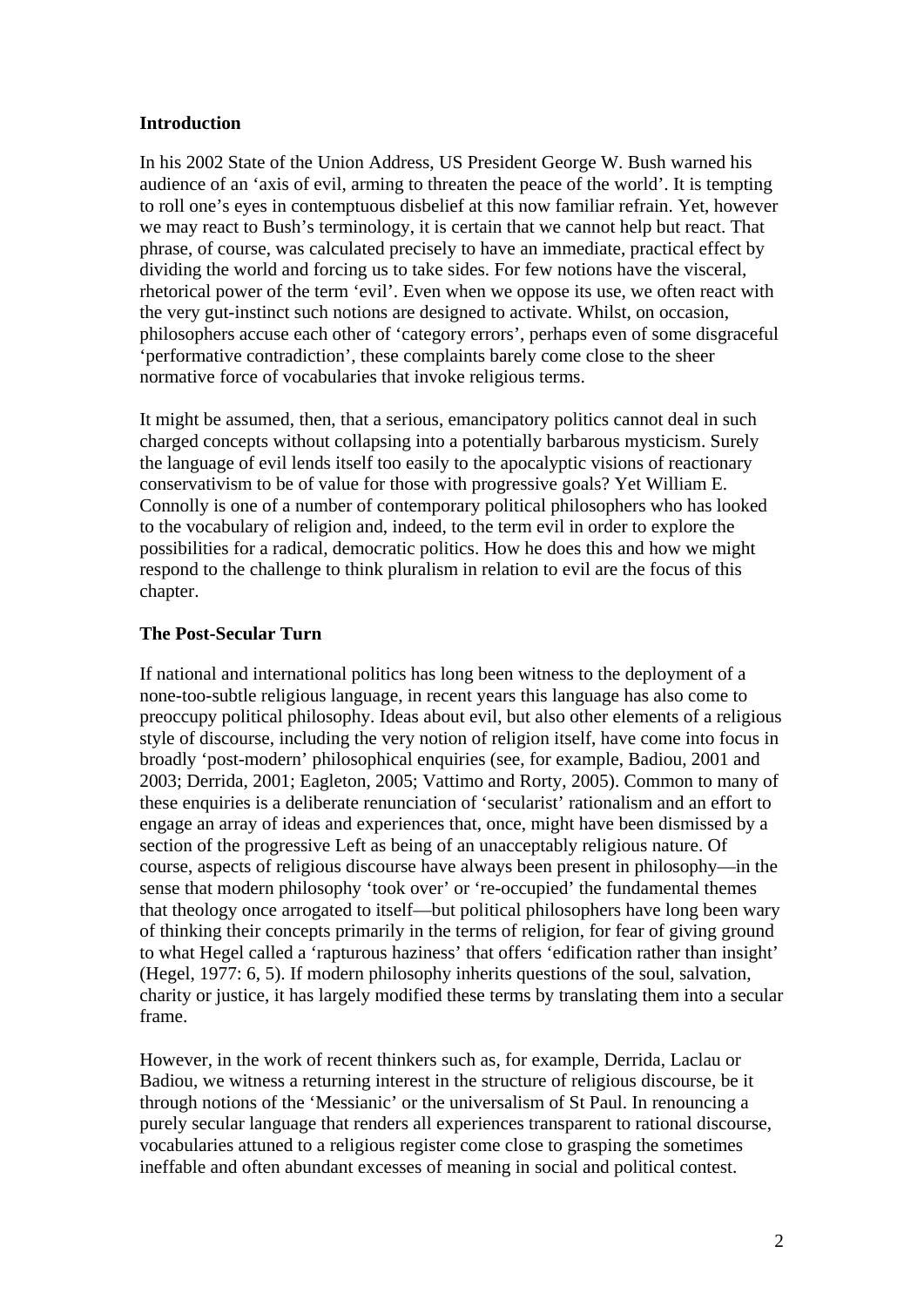Religious texts and religious thought often invite us to reason from an aporetic sense of being—a fundamental dislocation of selfhood—as the premise to a deeply ethical engagement with the world. Contemporary philosophers, increasingly released from the secular-rational straight-jacket, have found this combined ethical and ontological language to be a bountiful resource. Without in any way endorsing religious worship, nevertheless the practical, performative character of the language of the religious—its direct appeal to a sense of self-hood and its paradoxical insertion in the world—has caught the imagination of philosophers (see Caputo, 2001). As we shall see, Connolly shares in this 'post-secular' trend in his effort to reconstruct a radical pluralism by reference to a concept of evil.

But the notion of evil also has a particular resonance outside of philosophical enquiry. Evil is a powerful evaluative term in popular discourse as we continue to witness experiences of terrorism, genocide, civil conflict and plenty other acts of daily but almost incomprehensible barbarity (see Cole, 2006). As a term that designates the utterly malicious, sometimes barely comprehensible qualities or motivations of certain acts, accusations of evil usually encompass both a profound moral response and themselves invoke a desired moral order as a way of framing and making sense of actions that transgress the limits of our moral intuitions. For this reason, too, it is also a deeply problematic notion. It may help us look across our moral horizons but in so doing it permits us crudely to reinforce them, assigning responsibilities and suggesting punishments for moral transgressions that, on reflection, may seem just as bad as the 'crimes' they claim to redress. In setting a moral frontier, popular discourses of evil may allow us to name the unnameable, yet they often do so by radically narrowing ethical engagement. The 'problem' of evil, at least from the perspective of post-secularism, concerns how we remain critically attuned to our evaluative intuitions whilst at the same time avoiding the importation of crude, exclusionary logics that a highly-charged language often entails.

Below I want to explore some elements of this problem in relation to Connolly's work. For Connolly occupies a distinctive position in contemporary political philosophy, somewhere between the two poles noted above. That is, as he has himself declared, he stands as an exemplary post-secularist, one seeking positively to engage the dynamic technologies of the self offered up in religious discourse (see Connolly, 1999) whilst, simultaneously, refusing the moral conservatism and metaphysical rigidity common to religion in favour of a radical pluralism (see Connolly, 2005a). Yet, as we shall see, although Connolly wholeheartedly rejects a metaphysical notion of evil, the term returns in his own reaction to the September 11 attacks in the US. A 'non-theological' concept of evil then comes to stand as an important plank in his defence of pluralism. As I shall argue below, this version of evil appears to describe a destructive nihilism, conceived as the visceral annihilation, or closure, of a meaningful world. In turn, this usage raises the question of whether, in defence of a robust pluralism, it is necessary to figure evil in a stronger narrative than Connolly is prepared to admit.

#### **Pluralism Beyond Secularism**

As is well-known, Connolly's contribution to political philosophy is propelled by a radical orientation towards pluralism, one that extends beyond the established liberal pluralism of post-war political science to endorse a variety of social differences from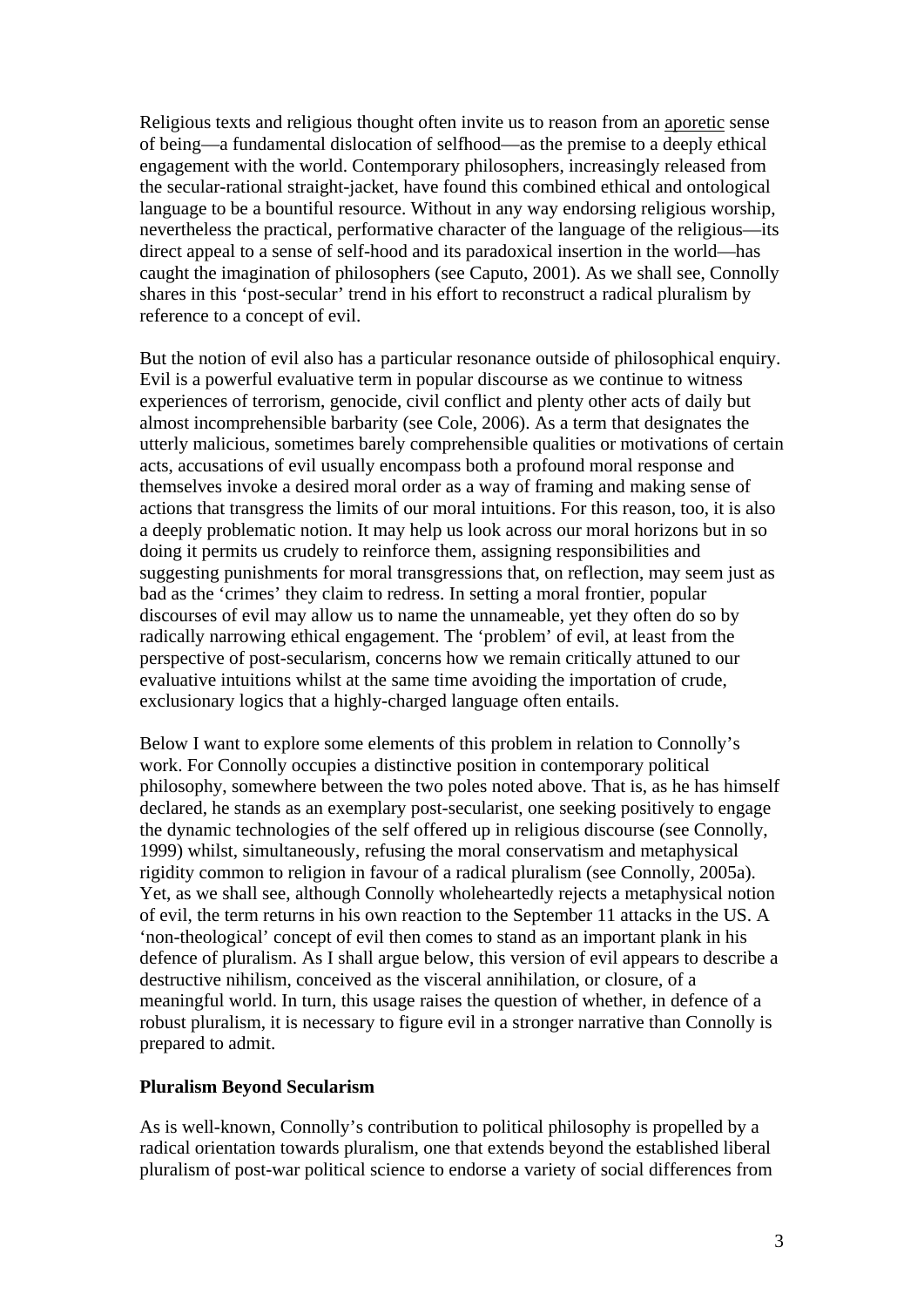race and ethnicity to gender and sexuality. In Why I am Not a Secularist (1999) Connolly underscores the post-secular reasoning that informs his radical pluralism. Secularism, he argues, has tended to narrow down the horizons of democratic thought, constraining it within a liberal mindset that, he feels, is 'insufficiently alert to the layered density of political thinking and judgment' (Connolly, 1999: 4). Whilst secular liberalism has doubtless advanced the cause of democracy, not least in its separation of Church and state, its tendency to an arid rationalism and, often, to a dogmatic insistence on a single form of 'public reason' nevertheless fails to engage the rich and contrasting multiplicity of experiences, libidinal investments and beliefs at work in a democratic order.

Connolly's 'post-modern' pluralism, by contrast, seeks to open up to a greater range of social and cultural experiences of difference by refashioning secularism around what he has called a 'politics of becoming', that is, an anti-essentialist conceptualisation of social identities, differences and their mutual relations (see Connolly, 2002a). Whilst retaining secularism's distrust of dogmatic religiosity, Connolly promotes an 'ethos of engagement' among secular and religious traditions in order that new connections as well as contrasting differences can be positively explored. An ethos of engagement is imagined to open up possibilities in which different 'faiths' (theist and atheist), as he calls them, may enter into contest and modify their mutual hostility, with the potential to cultivate a wider landscape of democratic interaction.

'Forbearance and modesty' claims Connolly 'are presumptive virtues in pluralist politics' (1999: 9). Greater engagement among contrasting faiths, conducted in an atmosphere of 'generosity' towards the differences of the other, can escape secular liberalism's hard-line refusal to engage 'the visceral register of subjectivity and intersubjectivity' without simultaneously submitting to a single conception of the Good. Although he does not imagine pluralism to bring a glorious peace and harmony to diverse and antagonistic democratic cultures, Connolly dares to argue for a public life where contrasting metaphysical conceptions have not been 'strained out' or privatised but brought into a more productive proximity. The best that can be hoped for here is perhaps an 'agonistic' respect rather than a new consensus.

Connolly's efforts to address the layered, 'visceral register of being' as a mark of the depth and intensity of social identity is central to his argument for pluralism. For here plurality is itself a condition of the self, as much as of society, and Connolly's aim in delineating an ethos of engagement is to permit the otherness within individual selves to flow more freely than at present in a wider world of other selves. Plurality is both 'within' and 'without', we might say. Connolly's proposed ethos is not therefore a rational consensus to be achieved by universal reason among self-contained, singular selves, nor even a unifying cultural tradition, so much as an invitation to explore the otherness within, to soften—without altogether abandoning—the structures of personal identity.

In this endeavour, Connolly takes up a distinctively Nietzschean orientation to morality. Moral values are treated not as eternal principles so much as metaphysical tools to order the layers of desire across the fabric of the self. The task is not to relinquish these in favour of some 'post-metaphysical' order of procedural values but to return ourselves to the work they do on the 'inside' as well as the 'outside'. It is no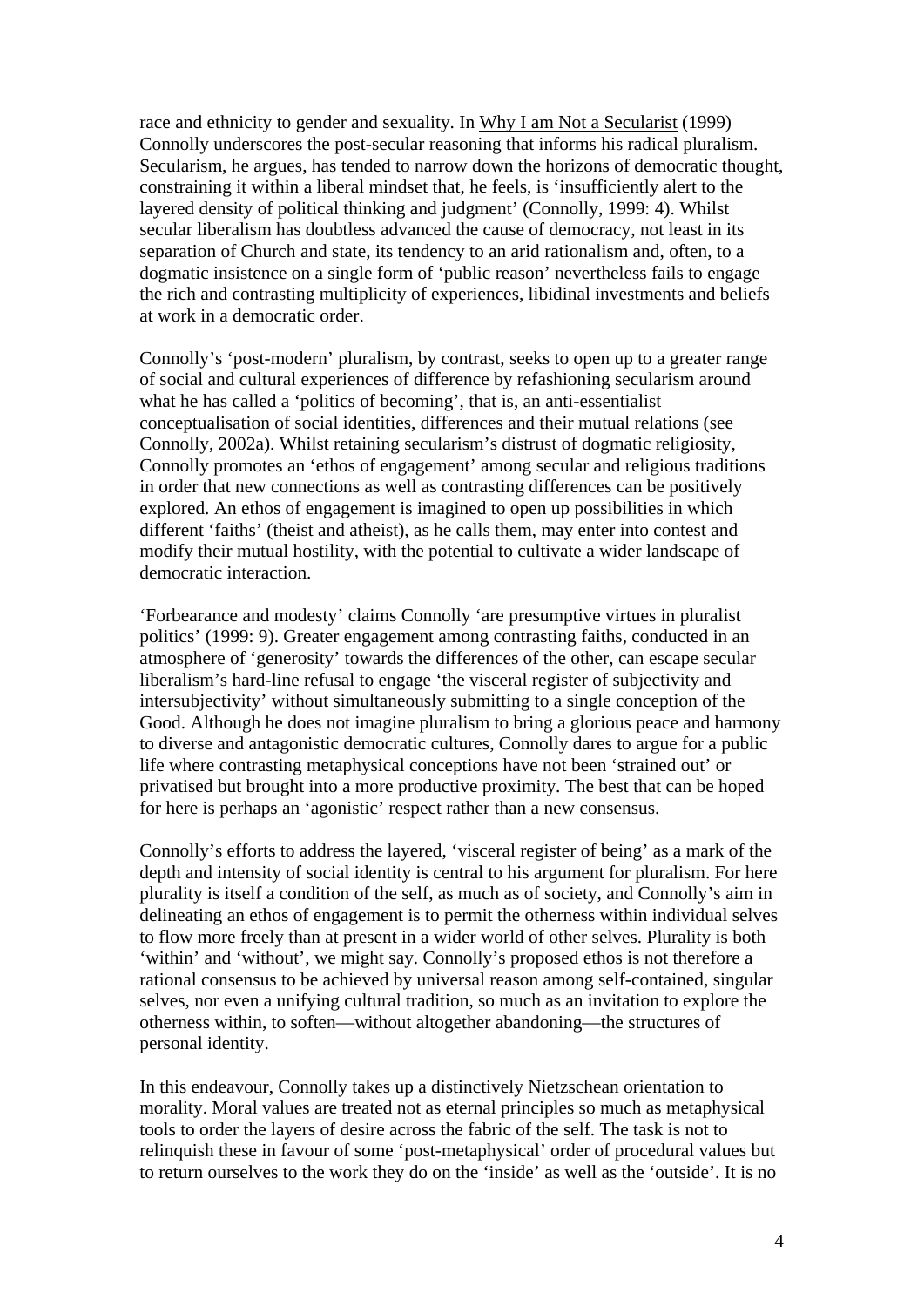surprise, then, to find Connolly inviting us to consider cultivating the 'arts of the self', that is, to undertake a 'selective desanctification' of elements of our individual identity, weakening its hierarchies and exploring its intensities such that its differences no longer coalesce around a dogmatic vision of wholeness and unity (see Connolly, 1999: 143-52).

Although brief, this summary of Connolly's post-secular approach to pluralism serves to illuminate some of the character of his political ethics, in particular the Nietzschean/Foucauldian presentation of how moral values work upon the self. It was in this vein, too, that Connolly undertook his earlier examination in The Augustinian Imperative (2002b, first published in 1993) of the kind of moral authoritarianism he hoped (and continues) to challenge with his pluralist ethos of engagement. It is here, too, that we first come across the problem of evil in his work.

#### **Connolly on Augustine**

The 'Augustinian Imperative', as Connolly sees it, involves the designation of an authoritative and objective moral order towards which we are encouraged, as a matter of urgency, to adapt ourselves 'from within'. In his book, Connolly explores the structure of this argument by traversing Saint Augustine's texts concerning his own (that is, Augustine's) conversion to Christianity and his admonishment of pagan practices. Whilst Connolly follows the logic of Augustine's Christian message, he is not interested in the nuances of theology so much as the exemplary nature of Augustine's moral discourse. The faith to which Augustine converts and upon which he becomes an authority can be seen to exemplify the structure of moral discourse more generally, whether it be religiously-inspired morality or a secular version of the Moral Law. The Augustinian imperative is the imperative of all moralities: if you fear the loss of yourself in eternal damnation then reach out for salvation by purifying your soul of evil through acceptance of the Divine command. Moral order will then be restored.

Bound up with the imperative to align oneself with the moral order, as Connolly views it, is a politics of difference and identity in which the self is constituted through moralizing practices that shape and discipline, hollow out and repress various elements of subjectivity. The transcendental source of commands that calculate punishment and rewards in this scenario is all the more powerful for its presumed neutrality and its inscrutability. Subjects of Christian conversion act upon themselves with strategies of power designed to smooth out moral unevenness, internal dissonances, contradictions and fugitive experiences that pervert and transgress a Divinely-instituted harmony they are forbidden to question.

But, of course, there is a deception at work here. Connolly examines Augustine's comments on confession as a practice in which a divided will, in need of unification with a 'higher' transcendental guide, invokes the very order that purportedly 'completes' it. Echoing Foucault's remarks on confession as a power relationship operative via a procedure of 'unburdening', an interiorised self-disclosure aimed at normalizing Truth (see Foucault, 1978: 60-63), Connolly suggests that the very act of confession creates the divided identity that confession is designed to restore. The obsessive attention to admitting and expunging one's personal misdemeanours and desires is itself a process of fabricating a higher, purer self against which, inevitably,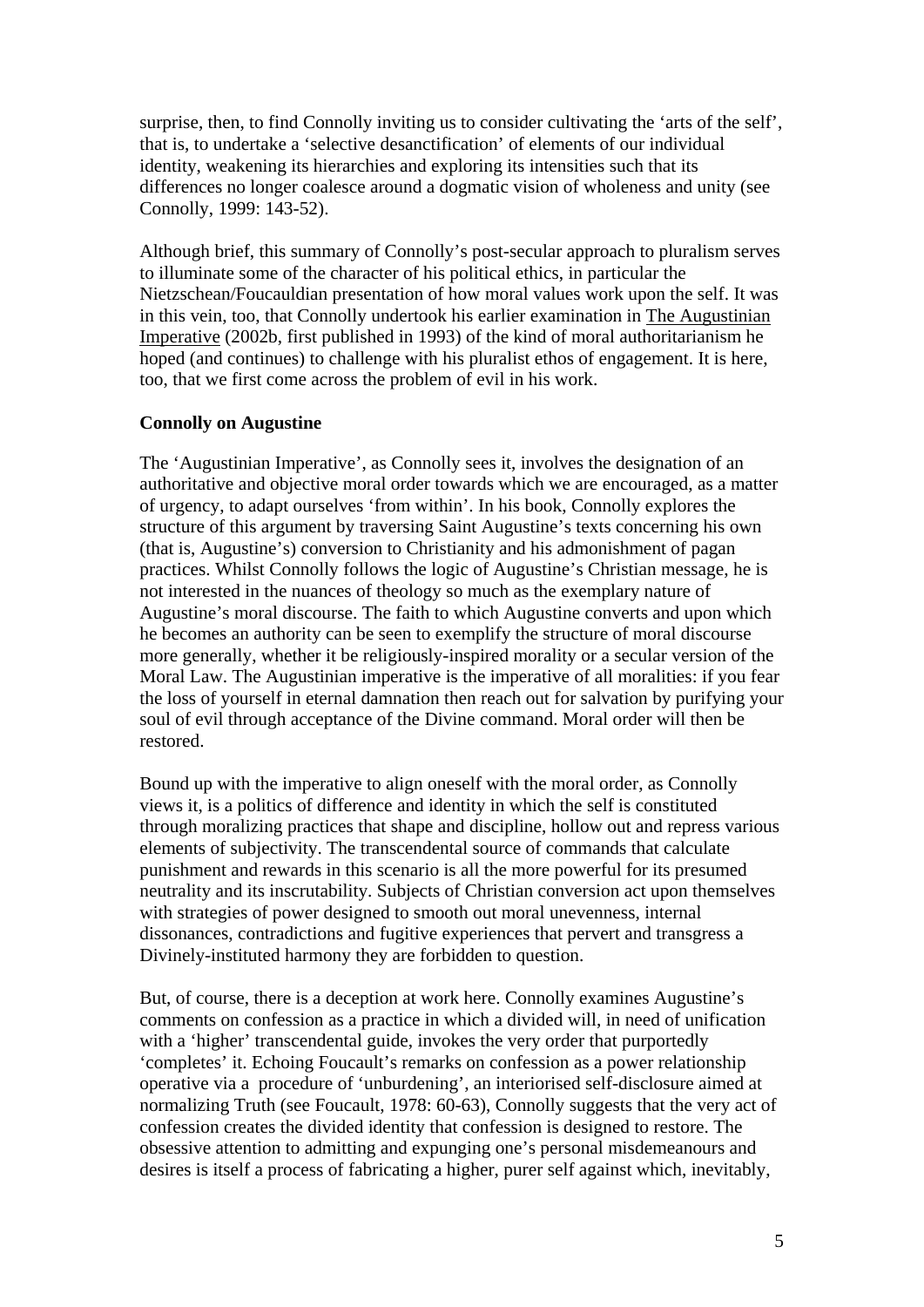we are diminished. Likewise, Augustine's message is sustained through the vilification of certain practices as well as other doctrines that present religion, and particularly, Christianity differently, that is, in ways that reduce the demand for salvation by an omnipotent God.

Whilst the question of evil is not the sole focus of Connolly's enquiries, nevertheless, the nature of evil for Augustine occupies much of the text. Evil denotes the transgression of the moral order, whether conceived as a Divine command or the natural harmony of the Cosmos created by God. Rooted in the 'original sin' of Adam and Eve, evil is not itself a quality of the Divine will but is the force that subverts that will. It lies within the intrinsically divided soul of the individual subject who desires to act with free will, that is, without the guidance of its higher source. Evil is therefore a condition in which, like Adam and Eve, we are set loose from our essential dependency on a higher will and act with what Augustine calls the 'deformed liberty' of subjects who presume the autonomy of God himself. 'Evil' therefore describes a condition by which, in acting against the Divine command, we deprive ourselves of our full identities as subjects of God.

This conception of evil as the transgression of an intrinsic moral order, as the selfdeprivation of a higher moral source with which, despite ourselves, we are intrinsically bound up, has become a powerful counterpoint to modern liberal thought. Arguably, it provides a more compelling response to the question of malice and wickedness in human behaviour than did Kant, for example, in his Religion Within the Boundaries of Mere Reason. For Kant (1998), 'radical evil' appears, ultimately, to reduce to egoistic behaviour; a failure fully to attune oneself to the universality of a rational maxim. For Kantian liberals, moral demands issue from an autonomous rational subjectivity whose law must be self-given. But, as Simon Critchley argues, this autonomous self is a precarious construction, premised on an asserted 'fact of reason' that can only tell us what our duty is but cannot motivate us to pursue it (Critchley, 2007: 26-37). In François Flahault's terms, the problem of 'malice', as he prefers to call it, is that it affects 'subjects of existence' and not 'subjects of knowledge' (Flahault, 2003: 9). That is, evil (or malice) reaches into the structure of our being and our answering it cannot merely be a matter of knowing 'right' from 'wrong'. In Critchley's terms, a compelling ethical demand is one that divides us to the core, one that exceeds the fantasy of autonomous self-hood. The rational subjects of the Enlightenment, who regarded themselves as essentially good, sought to master themselves so as to escape the problems of existing raised in the idea of evil. By contrast, the Augustinian subject is always-already a divided self with a precarious, uncertain existence that cannot be mastered without Divine guidance.

The attraction of Augustine, to Connolly and to many others, then, lies precisely in this acknowledgement of the problem of existence—a sense of existential unease or division that persistently erupts within us as and which refuses the psychic selfsufficiency of Enlightenment rationality. As suggested earlier, it is precisely this awareness of the aporetic nature of human existence which has attracted postsecularists to religious texts. These have been utilised to explore the contingency of subjectivity and to develop critiques of liberal reason on that basis. Yet Augustine's response to this aporetic condition—the onto-theological strategy of Divine salvation—is, of course, not attractive for those of a radical democratic persuasion. Nor, according to Connolly, is it wholly convincing.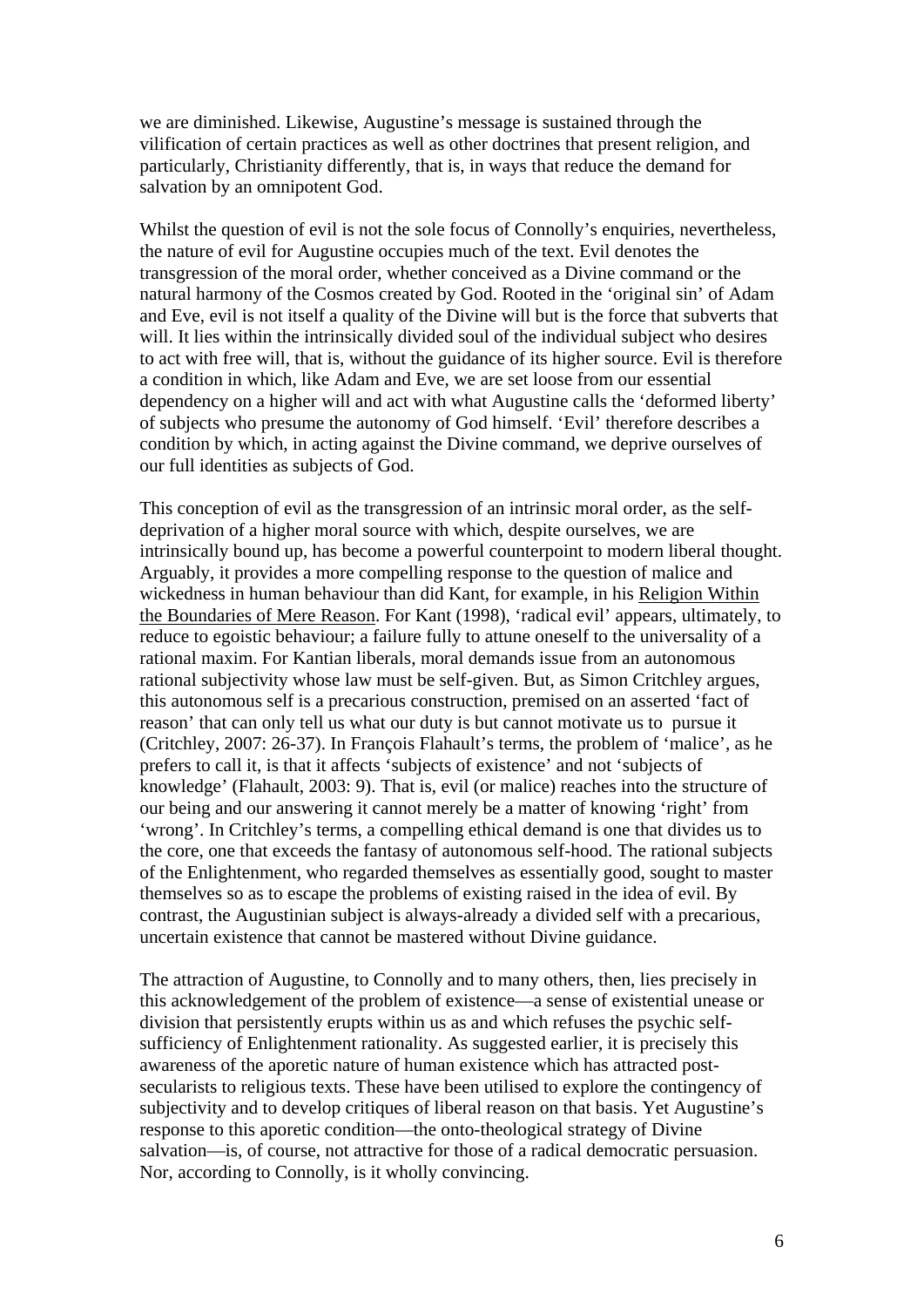The question of how an omnipotent and omniscient entity can permit, or at least fail to foresee, the transgression of His own will remains a glaring problem and Connolly swiftly exposes this blind spot in Augustine's vision of a Divinely-governed order. Indeed, the reason Augustine is worthy of examination at all is because his effort to construct a water-tight case for a moral order simply cannot fulfil its promise, and the gaps in this case are opportunities for Connolly to explore moments in Augustine's texts where alternative readings may be possible.

Augustine's imperative turns out to be a good foil for the kind of post-Nietzschean 'generosity' towards difference and otherness that the moralizing discourses of 'modern Augustinians'—for instance, the religious Right in America who often dwell upon the absolutes of culture and identity rather than theology—usually disavow (Connolly, 2002b: 82). As we have noted above, the 'critical pluralism' to which Connolly subscribes is a kind of inverse of the thirst for a Moral Law. It is the 'inverse' in the differential sense that moralizing discourses renounce the 'ethical' engagement with otherness that Connolly welcomes; but it also shares a similar structure of sensibility concerning the inward cultivation of the self, one also present in the work of Nietzsche and Foucault. Whilst both these thinkers set themselves the task of thinking ethics outside the strictures of a universal morality, both, nevertheless, understood the place of self-cultivation and an affirmative 'faith' in overcoming limitations involved in any ethical discourse (2002b: 119-28, 146-51).

If, then, Connolly's exploration of the Augustinian imperative is designed to critique the tradition—be it secular or religious—of 'smooth morality' and its vilifying hostility towards those who transgress the moral law, nevertheless it is true that he also retains a sympathy for the language of religiosity or, better, the ethical programme of facing up to the sources of diremption within us—or what Connolly calls the 'rift in being'—that Augustine powerfully explores. This characteristically post-secular orientation has an important bearing on how he goes on to develop his approach to pluralism.

### **Between Nihilism and Pluralism**

If we fast forward twelve years from the original publication of The Augustinian Imperative, however, we find Connolly turning directly to the theme of evil following the terrorist atrocities in the US of 2001 (see Connolly, 2005b). This piece also appeared, in revised form, as the opening chapter (titled 'Pluralism and Evil') to his Pluralism (Connolly, 2005a). Connolly now revisits his thesis of an Augustine imperative, this time in relation to Islamicist terrorism and the theological moralizing that has accompanied it. In this text, explicitly devoted to the question of evil, Connolly no longer treats evil merely as the attribution of responsibility for transgressions against an authoritative moral order. Rather, evil is regarded as an everpresent temptation on the part of those who hold to any faith (secular or religious), a temptation to 'take revenge' against the faith of others regarded as subversive or inferior. Describing this as 'the tendency to evil within faith', Connolly now employs the term not merely to describe the repertoire of fundamentalist discourse but also as a legitimate descriptor in itself, openly accepting that the language of evil can be deployed in such a way as 'to retain the sense of suffering and despair attached to the word, while pulling it away from necessary attachment' to ideas of 'a commanding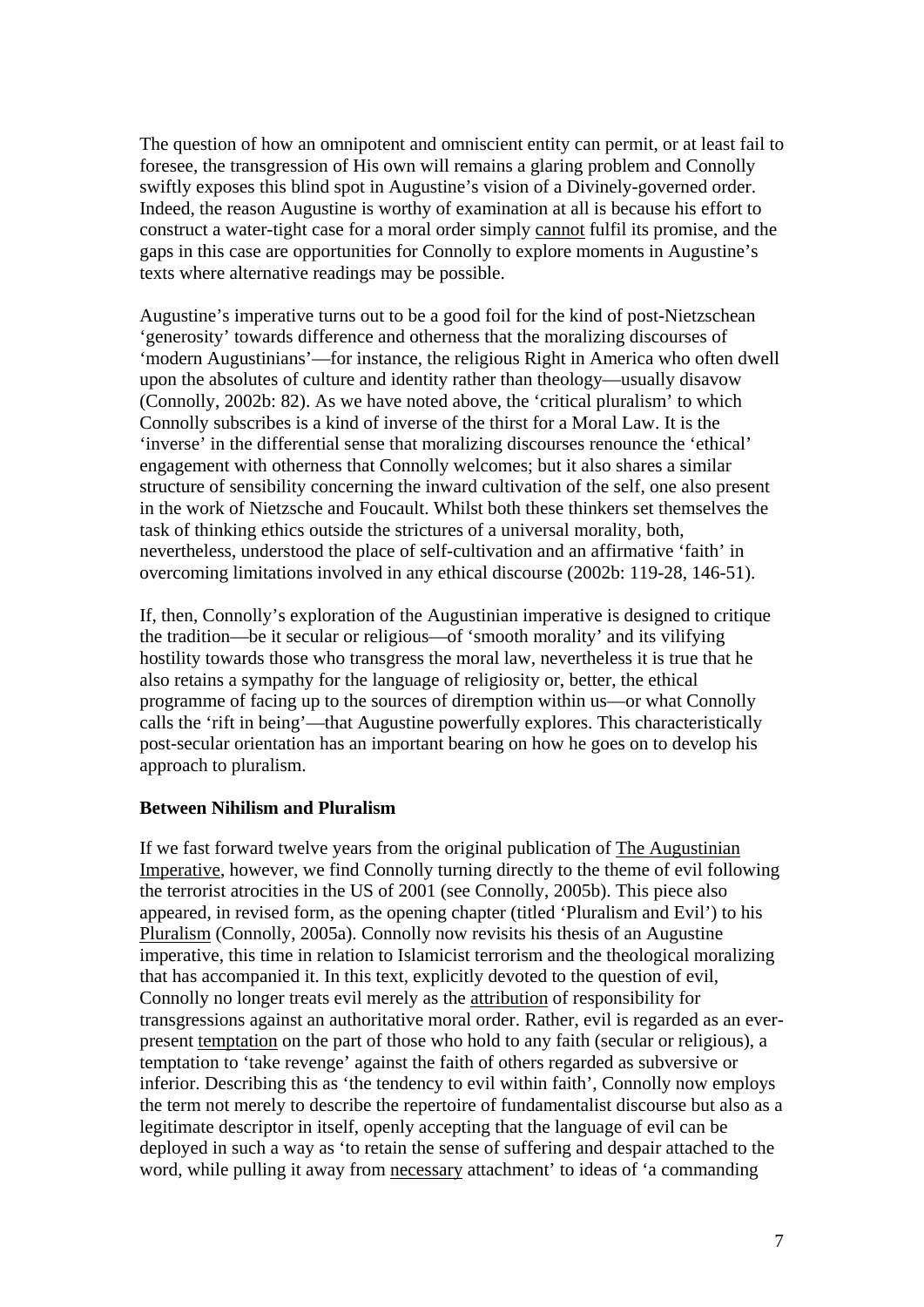God, free will and primordial guilt' (2005b: 138). That way, he hopes, it might be possible to realign the term evil to the defence, rather than the subversion, of pluralism, relocating it in an expanded, non-theological sense of faith and religiosity.

Once more, then, Connolly's response to the Augustinian imperative is not the secular reaction that denounces religious discourse as such but, rather, he undertakes to step closer to the world of religious faith, to explore its internal structure and tensions. 'To be human' he argues 'is to be inhabited by existential faith' (2005b: 139). All human experience is relayed through explicit belief systems but also by visceral, embodied investments that exceed the tight rationality of mere 'belief'. Whether we are explicitly religious or not, we are all prone to the disruptive effects such investments produce when challenged or dislodged. To allay the temptation to undertake acts of violent revenge (that is, to practice evil, to enact it upon others) Connolly advises a 'hesitation' within faith rather than a 'universal' morality over and above it. That is, he invites a certain degree of reflectivity that does not undo the complex knots of faith so much as loosens them sufficiently to negotiate a world filled with other kinds of believers.

Whilst we may debate the terms of Connolly's proposed resolution to inter-faith conflicts and their place in sustaining pluralism, what is noticeable here is the characterisation of evil that this text brings to his discussion. For evil is not now for Connolly the transgression of a pre-defined, wholly incontestable moral order. Rather, it designates what we might define as a destructive nihilism, that is, the enforced withdrawal of its victims from an open horizon of being by the imposed negation of difference. For instance, reflecting on the 9/11 attacks, Connolly paints a startling picture of how the perpetration of evil undertakes a negation of one's world:

Evil surprises; it liquidates sedimented habits of moral trust; it foments categorical uncertainty; it issues in a fervent desire to restore closure to a dirempted world; and it generates imperious demands to take revenge on the guilty parties. When you experience evil, the bottom falls out of your stomach because it has fallen out of your world (Connolly, 2005: 133).

Evil negates your world, it hollows out the guts of your being; it leaves you empty, uncertain, and disoriented. This is no longer the theological evil attributing responsibility for moral transgression but evil conceived as annihilation, the negation of existence. But here Connolly has begun to approach the work of others writing in a post-Nietzschean tradition for whom evil can be translated as a denial or annihilation of being. This notion still shares with Augustine the sense of a deprivation, not of a transcendent God but, rather, of a world of infinite possibilities.

Although, on occasion, Connolly disputes the insights of philosophers such as Heidegger—for whom being is conceived as a fundamental 'openness', the 'dwelling' in a meaningful 'world' (see Heidegger, 1993: 252)—his own efforts to describe evil as the collapse of 'your world' nevertheless parallel some of the latter's concerns. In his 'Letter on Humanism', for instance, where Heidegger rejects the reduction of Being (now capitalised) to the qualities of specific beings—refusing the association of his philosophy with 'humanism'—he refers in passing to evil as a capacity for 'nihiliation', a negating power proper to Being as such. Distinguishing evil from the 'mere baseness of human action', Heidegger describes it instead as the 'malice of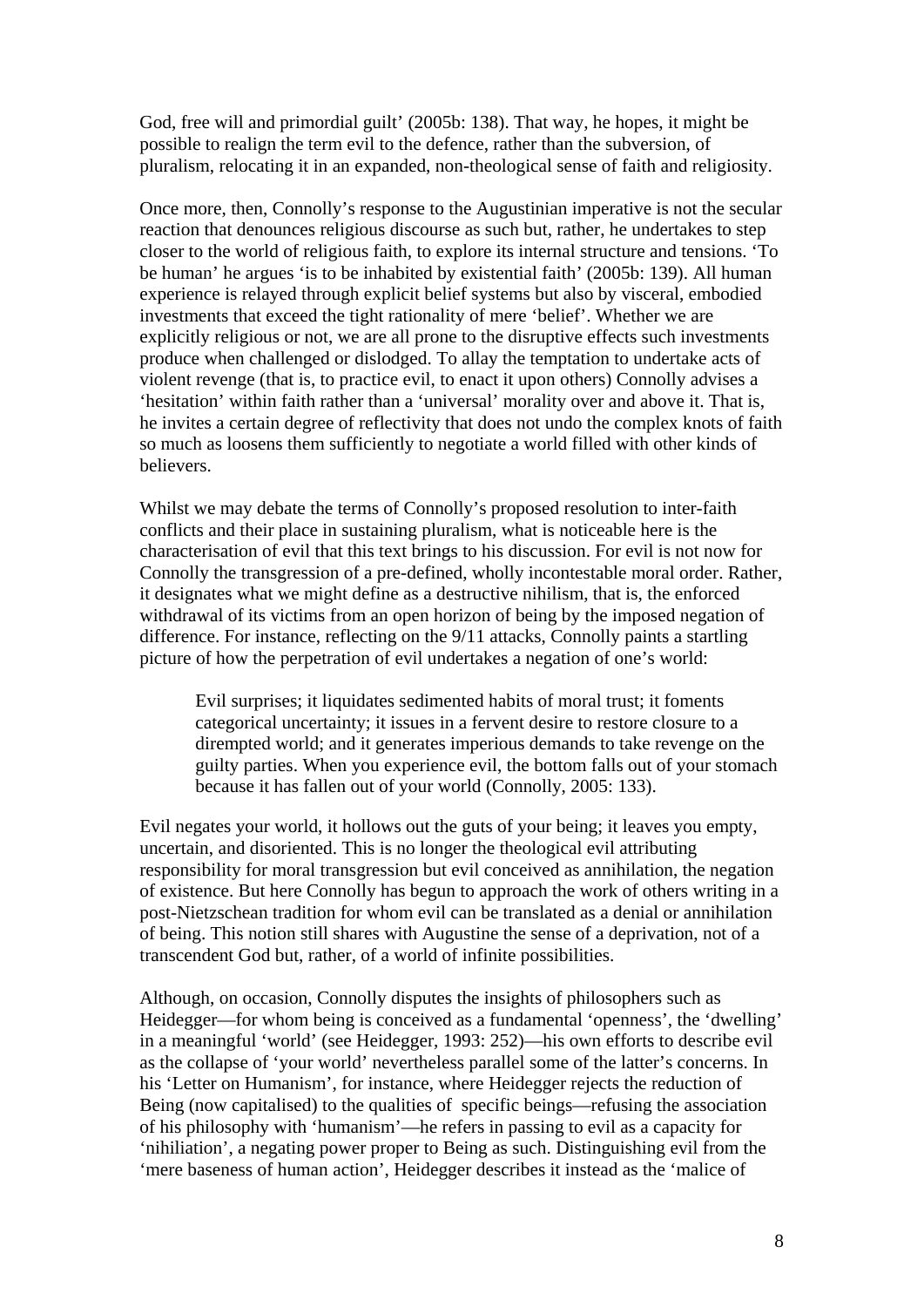rage' or as 'the compulsion to malignancy' that is one of the essential possibilities available to human existence (Heidegger, 1993: 260, 261) and not a perversion of some fixed ontological structure.

The 'openness to Being' by which Heidegger characterises existence is simultaneously a propensity to enact a closure, to fend off or forget the terrifying 'abyssal' ground that appears when we bring ourselves to question Being. In his Introduction to Metaphysics, Heidegger refers to the 'demonic' and 'destructively evil' character of modern America and Russia where metaphysical cultures had 'disempowered' the spirit that opens up to Being (Heidegger, 2000: 47-9). Let us set aside, if we may, the reactionary conservatism that informs Heidegger's text (and which led him, momentarily, to utterly misperceive the malicious rage of Nazism). Evil, he suggests in both instances, denotes a particularly virulent, destructive form of closure to the possibilities of Being, a 'darkening of the world'. In a similar vein, as part of his elaboration of freedom as a constitutive dimension of human existence, the French Heideggerian, Jean-Luc Nancy, argues that 'the possibility of evil … is correlative to the introduction of freedom'. Here, freedom is not a civil right or a subjective choice but an ineliminable precondition of any existence:

This means that freedom cannot present itself without presenting the possibility, inscribed in its essence, of a free renunciation of freedom. This very renunciation makes itself known as wickedness …. [I]nscribing freedom in being amounts to raising to the level of ontology the positive possibility and not through deficiency—of evil as much as of good … (Nancy, 1993: 16- 17. Italics in original).

Where Connolly talks of the properties of 'faith' and a tendency to evil in the form of revenge, and Heidegger refers to 'Being' and to evil as nihilation and the 'malice of rage', Nancy refers to the 'free renunciation of freedom' as the very possibility of freedom itself. Evil, wickedness, rage, malice: these are the marks not of a 'deformed liberty' that perverts an original purity, as in Augustine, but a possibility for traumatic closure that haunts all beings by virtue of their ontological freedom, a capacity to shut out the light in the aperture to the world that we are as beings. Acts of evil, in this sense, so often reduce us to mere bodies, to organisms at the limits of sheer survival, unable to project ourselves towards a world of open possibilities. Connolly's intimation of a non-theological conception of evil, already pre-figured in Why I am Not a Secularist, follows a similar line of reasoning. Evil serves to denote the negation of the possibilities for being rather than moral corruption: it is the urge to renounce the freedom to be otherwise than we are that, perhaps inevitably, human beings experience in their conflicts with others, and that seals off plurality and the generosity towards difference that a pluralistic culture should cultivate.

It is in light of this propensity for nihilistic 'evil within faith' that Connolly underscores the need for different 'existential faiths' to stave off the worst excesses of metaphysical closure if pluralism is to thrive. Thus he calls for a 'double-entry orientation' of faiths to themselves, calling to anyone with belief to 'honor the terms of your faith, while acknowledging its contestability in the eyes of others' (Connolly, 2005b: 143). This eloquent message, delivered in the first-person address common to religious discourse, makes a direct appeal to subjects of faith for whom belief is a matter of deep personal commitment. As an ethical demand for generosity, however,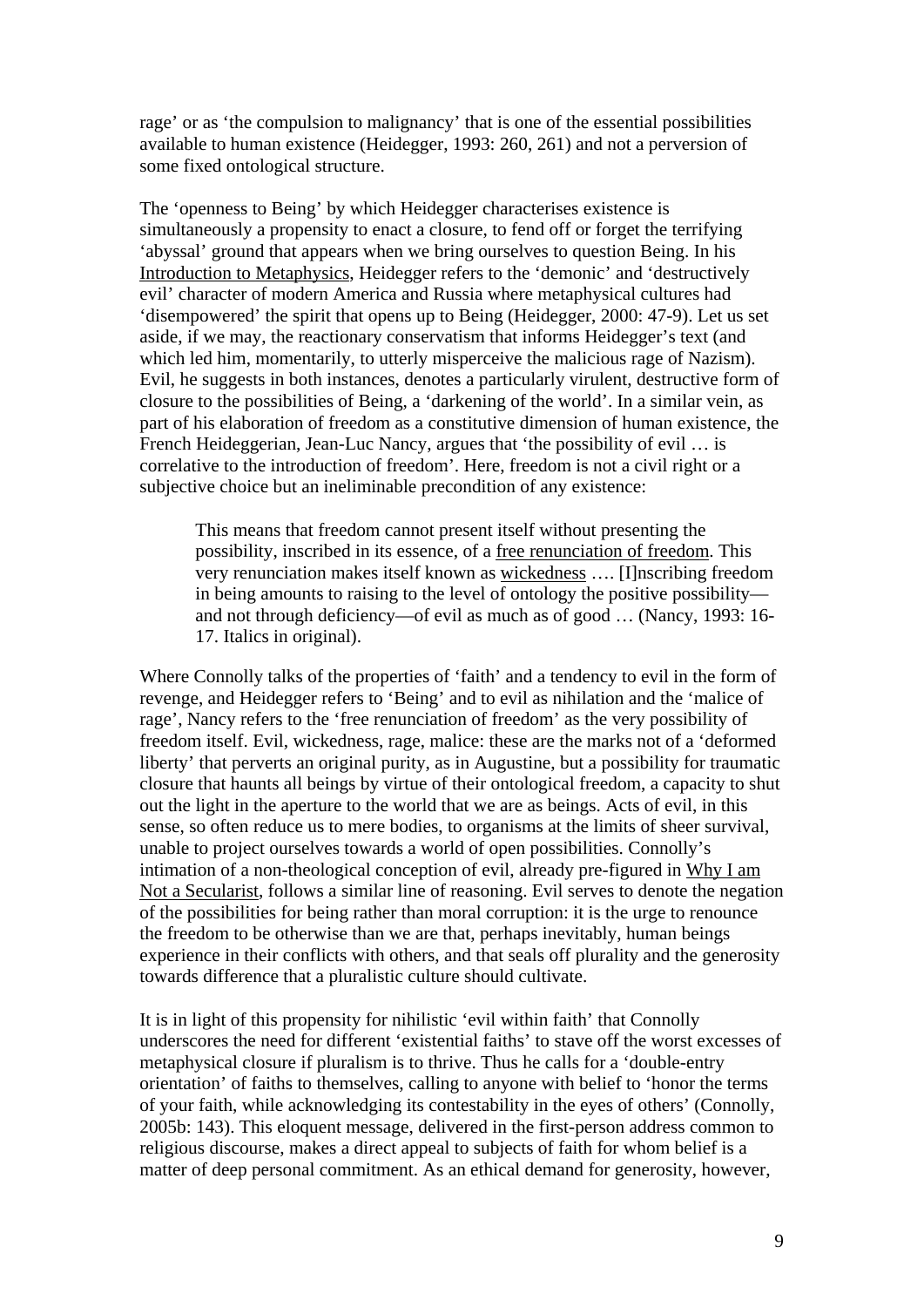it amounts, effectively, to an injunction to 'think twice' before insisting on the automatic primacy of one's own moral standards. Such a demand is hardly unreasonable but does it concede too much to those who might virulently oppose a radical pluralism such as to render impossible a wider culture of generosity? Is Connolly not inviting participants in western democracies to adopt an unlikely 'holding pattern' on the basis of an optimistic hope that we might eventually get used to avoiding the violent clashes of faith? Is this not perhaps more likely to stimulate a retrenchment of difference into a condition of bare, snarling tolerance as opposed to an ethos of active engagement?

Perhaps the problem here is that Connolly is addressing subjects primarily as bearers of faith, that is, as participants in an interiorised narrative of the 'soul' with its distinctive dramas and commitments. His aim, of course, is to explore the unevenness of that interiority, yet this only partially disrupts the Platonic harmonisation of the soul and the city that Augustine and other monotheistic arguments seek. A pluralistic ethos is sought but still in direct conversation with the soul as if this were the privileged site of ethical generosity. But, as Stuart Hampshire argued in his Justice as Conflict (1999), rather than reasoning from the interiority of the soul—with its tendency to 'pure' and 'universal' principles—we ought to recognise, too, the impact of public practices and procedures of conflict and argumentation in shaping our ethical dispositions towards eachother. Our internal life, he suggests, is as much (if not more) a product of public habits and customs as it is of its own, deeper deliberations and questions. To the Platonic image of harmony Hampshire proffers the 'Heraclitean picture':

[E]very soul is always the scene of conflicting tendencies and divided aims and ambivalences, and correspondingly, our political enmities in the city or the state will never come to an end while we have diverse life stories and diverse imaginations (Hampshire, 1999: 19).

Connolly would surely agree with the Heraclitean picture of the soul. But for Hampshire, expanding that logic in a liberal society demands we direct ourselves to the institutionalisation of adversarial procedures so as to normalise conflict between rival points of view (see Hampshire, 1999: 40-51). Such an orientation (moving from an emphasis on the divided soul's deliberation with itself to an emphasis on the divided city's public deliberations) demands what Hampshire calls a 'moral conversion' (1999: 40) that reframes how we conceptualise virtue and justice. It requires us to address citizens not simply as subjects of faith but, rather, as subjects of political disputation and contest. A pluralist ethos, then, might better be conceived as the result not of subjects thinking twice so much as of institutions and practices that expose them to alternative and competing points of view. For this to come about, however, we need to do more than merely stay the propensity for evil. We need a narrative that motivates us to engage others as adversaries; one which transforms the tendency to nihilate others into a common aversion to our own silencing.

### **Beyond Evil**

Certainly there are available alternative accounts of how to cultivate radical pluralism which argue a stronger line on the cultivation of a common political culture, rather than an ethos of engagement. The Italian philosopher, Gianni Vattimo, for instance,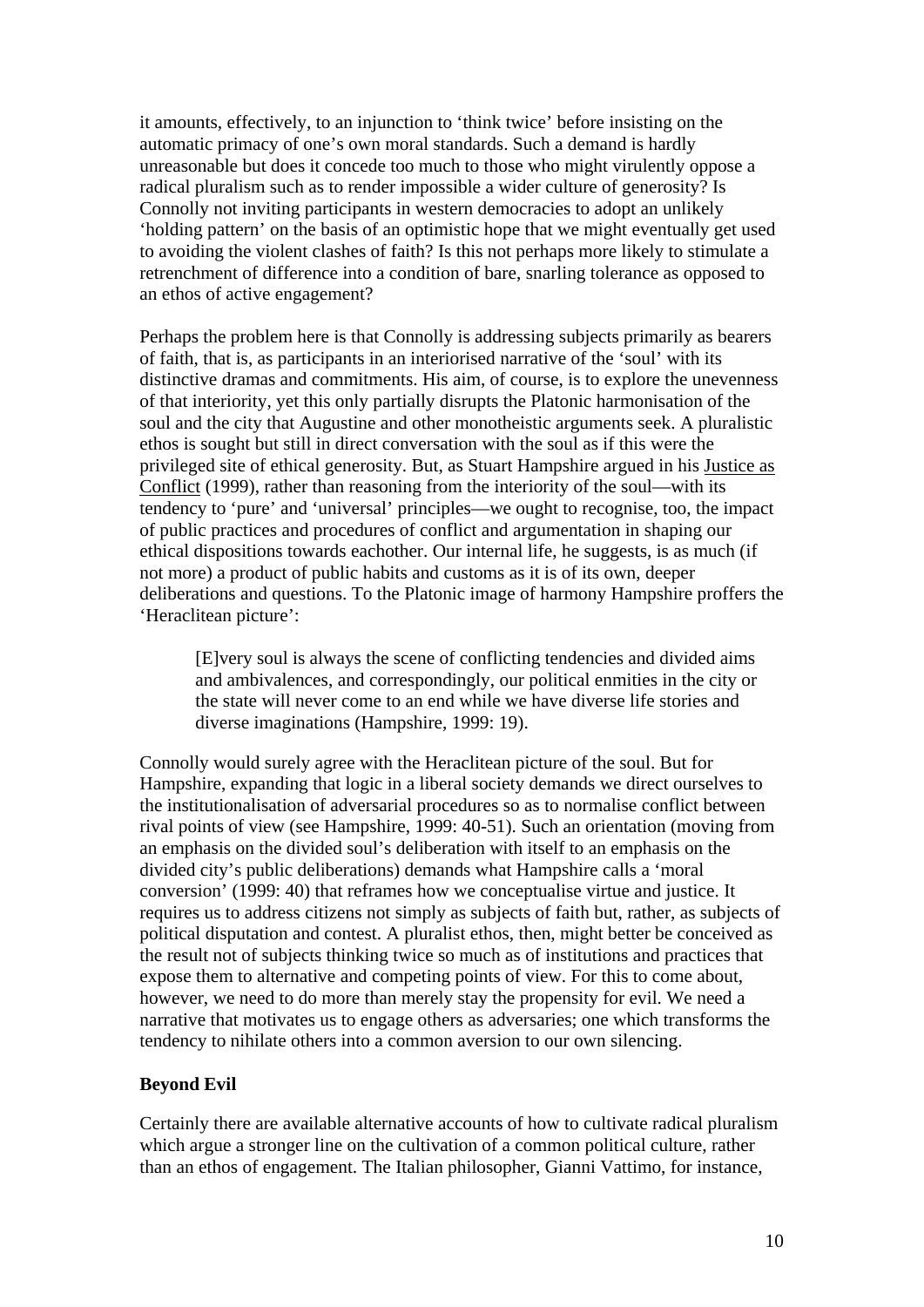has argued in favour of a 'post-modern' outlook on emancipation by developing the theme of nihilism (see Vattimo, 2004). For him, nihilism is not simply a 'destructive' condition of negation but implies a wider situation concerning the end of modernity in the West. Drawing upon Nietzsche and Heidegger, Vattimo understands nihilism as a loss of transcendent authority—'the dissolution of any ultimate foundation' (Vattimo, 2004: xxv)—that leads to the generalisation of a 'hermeneutic' imperative: there is no single Truth, only interpretations (see Vattimo, 1997). The loss of authority for Reason, Science and Religion—the central feature of modern culture, he argues constitutes, in his view, a pervasive experience of nihilism, for which metaphysical constructs are revealed as merely transient creations. For him, this is the very precondition for an emancipatory politics.

Whilst Vattimo is likely to concur with Connolly that pluralism demands a generosity and dialogue among faiths—and, perhaps paradoxically, Vattimo remains a committed Christian, albeit of a post-modern sort—the logic of his argument is to insist on the shared, if uneven, sense of this loss of foundation as a common nihilistic sensibility. In this respect, a generous pluralism can be cultivated, not simply as a withdrawal from the hard-line metaphysical certainties inspired by our faiths, but by an awareness of the 'overcoming' of metaphysics in which we are all (at least in the West) implicated. That is to say, pluralism is intrinsically bound up with a common narrative describing the loss of a transcendent authority to all our judgements. Interestingly, Vattimo regards that narrative as inspired by a distinctively Judeo-Christian message concerning the human source of all things Divine. Christianity, for Vattimo at least, directly prefigures a post-metaphysical culture in which dialogue, generosity and forbearance are themselves cardinal virtues (see Vattimo, 2002; Vattimo and Rorty, 2005).

Vattimo's effort to narrativise nihilism, as the story of our age, is given a different twist in the work of Laclau and Mouffe. In their work, both separately and together, radical pluralism is also conceived in relation to a central narrative, to which they refer with the term 'hegemony' (see Laclau and Mouffe, 1985). If Vattimo identifies emancipation, generally-speaking, with the decline of universal foundations conceived as kind of cultural condition, Laclau and Mouffe develop a more strategic account in which pluralism depends upon a hegemonic culture that assembles a common set of values over which we conflict. It is this sense of antagonism that acts as a negative centre (see Laclau, 1996) to a plurality of struggles, unifying them into a precarious but universalising order. Here, then, nihilism is figured as a series of mutual enemies (for instance inequality, injustice, racism, and so forth) which are strategically conjoined.

It is this centrality of a hegemonic narrative to a pluralist project that characterises Chantal Mouffe's 'agonistic' democratic theory, which parallels much of Hampshire's concerns (see Mouffe, 1993; 2000). In her account, a radical democratic space is constituted, like all political space, through the political division between antagonists of varying degrees of intensity. In disputing the necessity of 'rational consensus' as the basis of a democratic community, Mouffe underlines the importance of a framework of contested values over which different groups take up adversarial positions. This agonistic framework can only ever be a temporary consensus, a hegemonic construction that assembles opponents around a shared agenda. The precondition for a democratic pluralism, then, is less an ethical disposition of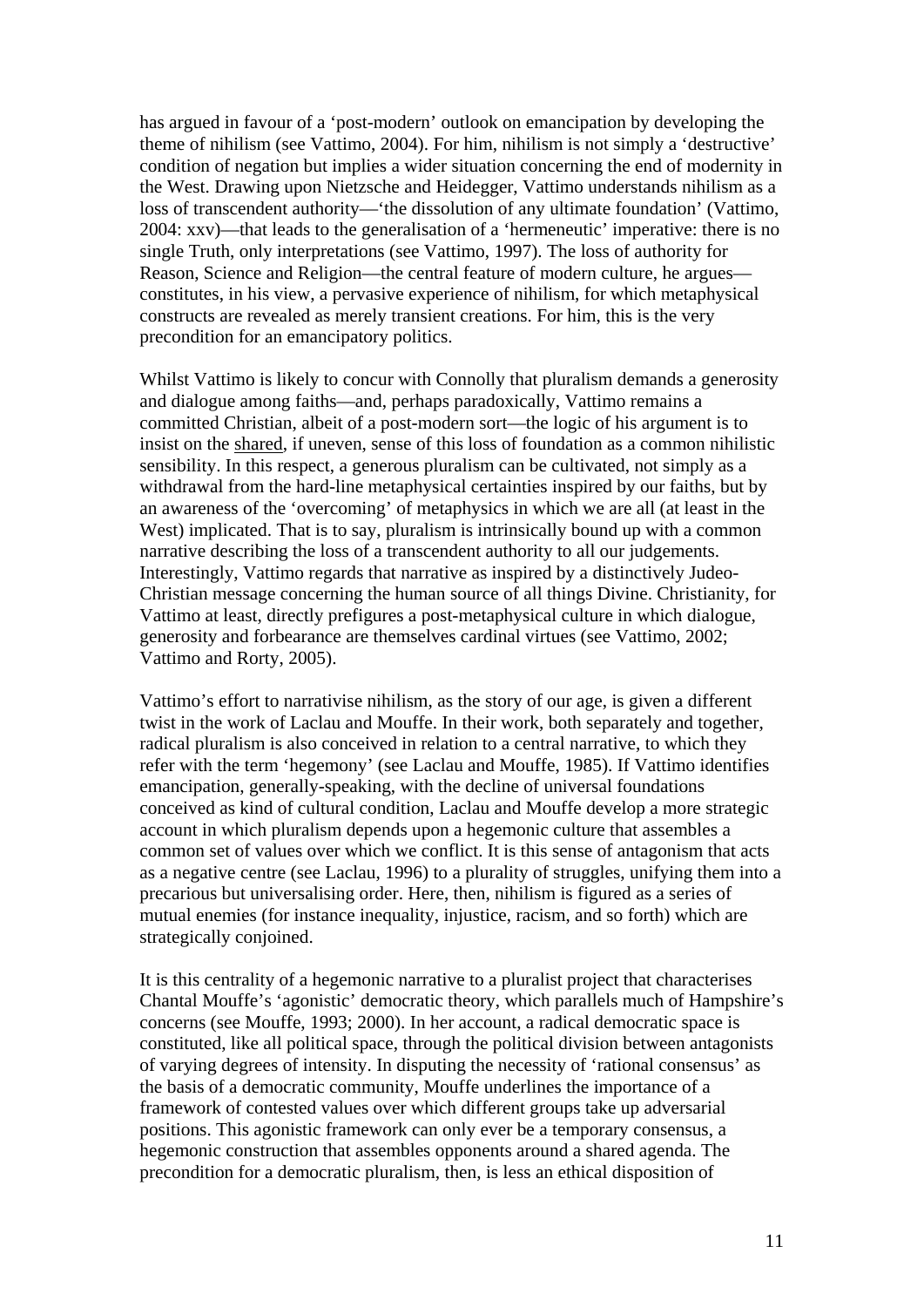generosity towards different systems of belief than a capacity to stage conflicts in a way that we can successfully distinguish adversaries from antagonists, disputants from outright enemies.

Although they share many of the presuppositions as Connolly—not least a rejection of the aspiration to a rational consensus and the longing for philosophical foundations, plus an awareness of the multiple character of subjectivity—Vattimo and Laclau/Mouffe develop their own approaches to radical pluralism by reconfiguring the negative experience of nihilism via 'strong' narratives designed to pull difference into closer alignment than does Connolly's pluralist ethos. In very different ways, the potential for evil is therefore transformed into a more integrative outlook which demands institutions and practices of mutual questioning and deliberation over contrasting points of view. For Vattimo, this comes in a shared experience of the loss of foundations that places social differences in, at least minimally, a 'cultural' proximity such that different interpretations come into a common conversation. For Laclau and Mouffe, it is the pull of antagonism that brings adversaries into a shared, but contested, political space where differences are open to rearticulation. For each, however, it is necessary, in order to avoid the worst excesses of nihilistic behaviour, to reconfigure their negativity into a positive, unifying narrative rather than neutralise nihilistic impulses through a shared ethos.

Where Connolly directs his attention to an ethos that speaks to but does not seek radically to dislocate subjects of faith, instead teasing them out from their bunkers, Laclau/Mouffe and Vattimo take a more robust approach, defining more explicitly the terms of pluralist engagement among subjects of a post-metaphysical culture (Vattimo) or a radical and plural democratic politics (Laclau/Mouffe). Put another way, Connolly defends pluralism by warding off evil spirits, guarding difference through an injunction to 'think twice'. Laclau, Mouffe and Vattimo, on the other hand, defend pluralism by transfiguring the potential for evil itself into a kind of good.

Of course, the cost of accentuating the negative in these strong narratives is, inevitably, the placing of limits on pluralism. If a pluralist democratic culture is bound up with a unifying narrative that transforms the negativity of nihilism into the positivity of common spaces of engagement, then that plurality is nevertheless restricted to the (hegemonic, post-metaphysical) terms of those spaces. Less interested in exploring the 'paradoxes' of difference outside such space, Vattimo and Mouffe are consequently less 'generous' to potential opponents of pluralism than is Connolly: Mouffe explicitly repudiates efforts at 'ethical' approaches to politics that, in her view, 'do not emphasize enough the need to put some limits to pluralism' (Mouffe, 2000: 134) and, in turn, she underlines the potentially 'dis-associative' and openly hostile character of political subjects. Vattimo, on the other hand, is less pessimistic about ethical engagements, but even he suggests we 'translate our ethical precepts … into the language of the overcoming of metaphysics as oblivion of Being', with the idea of 'sin' being recast as the 'fall into metaphysics' (Vattimo, 2004: 69, 68). For those who refuse to renounce their own metaphysical certainties, Mouffe's and Vattimo's narratives are likely to be seen more as a provocation to adversarial conflict than a polite invitation to a dialogue that respects the integrity of faith.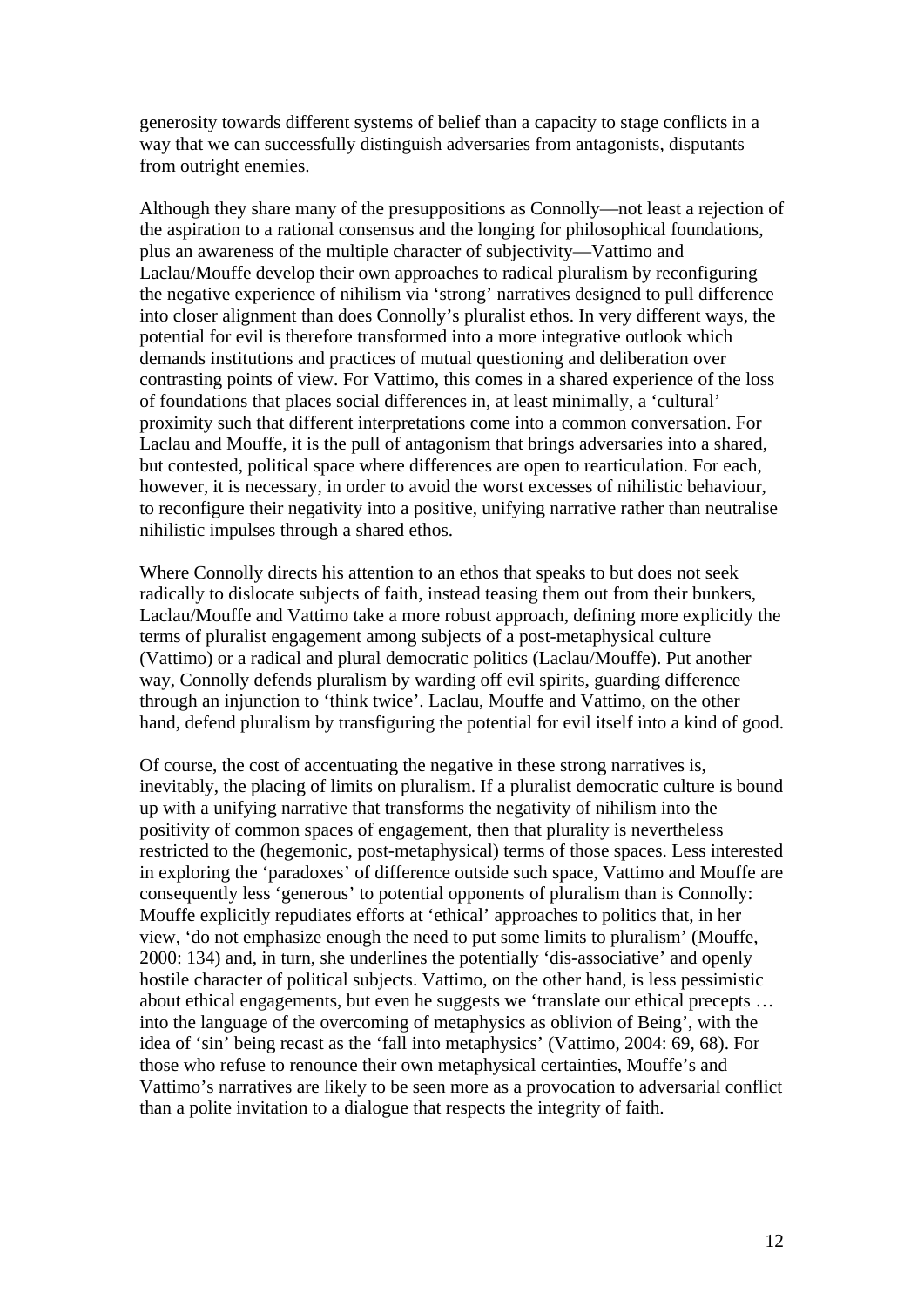### **Conclusion**

In appropriating a non-theological concept of evil, Connolly has sought carefully to side-step the type of divisive 'command morality' that President Bush invoked with his designation of an 'axis of evil', whilst acknowledging the terrible damage that extremist violence (of any kind) can cause. In this, his post-secular style of reasoning has proved a unique and productive resource, permitting him to explore the tragic psychic dramas that motivate such violence, as well as the ressentiment it stimulates among its victims. To address both constituencies without automatically pitting the one against the other in some faux civilisational 'clash' is an impressive feat for which Connolly justly deserves praise. The destructive nihilism he invokes with his use of 'evil' is undoubtedly a possibility even (especially?) for the most righteous among us, and doubtless a pluralist culture would do well to develop antennae sensitive to its signals.

But it remains questionable how much a commitment to a radical pluralism requires the danger of destructive nihilism to be transposed into a common narrative of concern, one that defines in strong terms specific values of public engagement and which supports a more adversarial politics. As I have suggested above, in all likelihood such a narrative will set limits to the ethos of generosity among contrasting faiths that Connolly invites us to explore outside of any 'strong' assemblage of values. The price of successfully expounding a pluralist faith, then, may well be the redrawing of the axis of evil rather than its total erasure.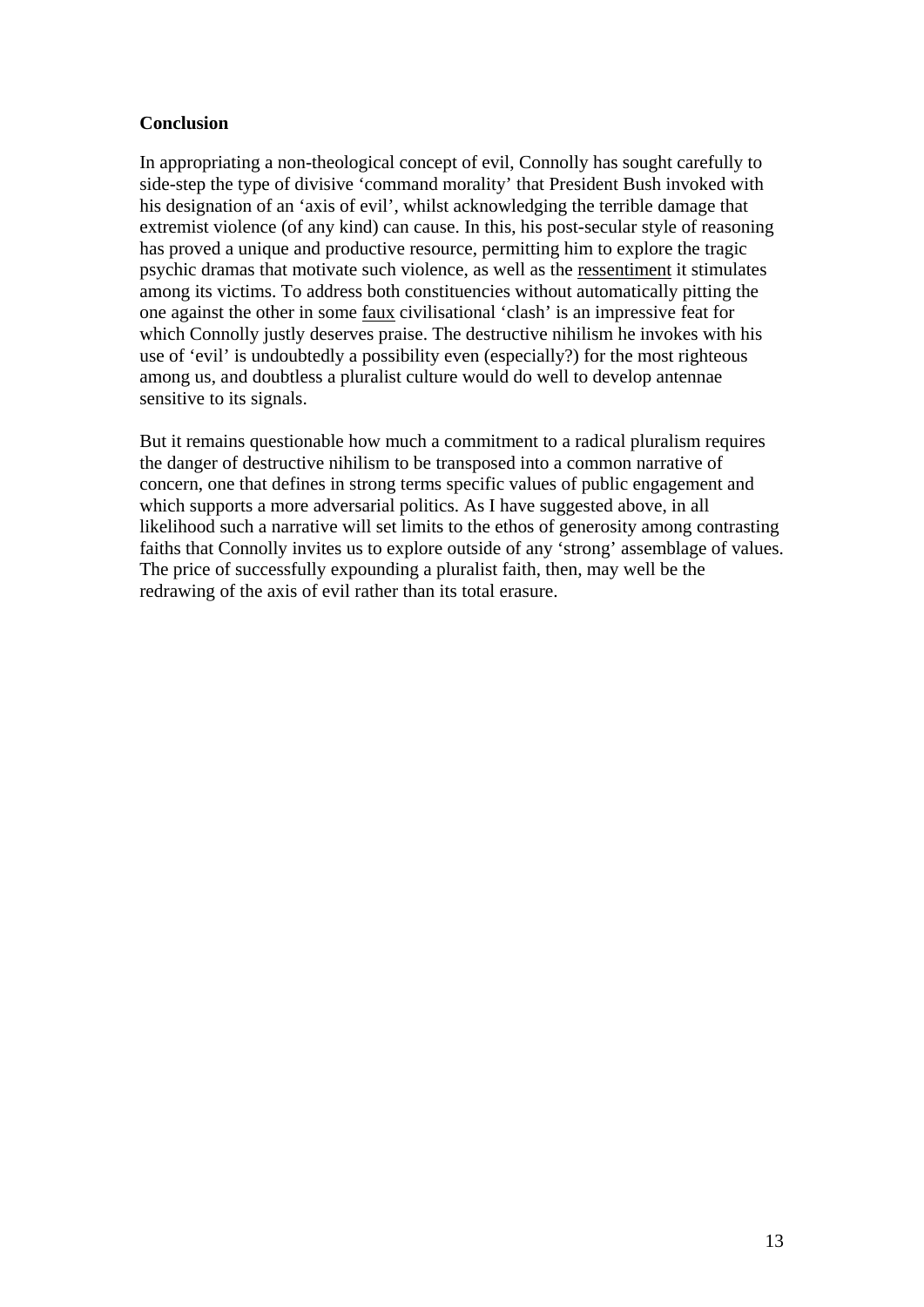# **Bibliography**

| Badiou, Alain (2001) Ethics: An Essay on the Understanding of Evil (London and     |
|------------------------------------------------------------------------------------|
| New York: Verso).                                                                  |
| Badiou, Alain (2003) Saint Paul: The Foundations of Universalism, trans. Ray       |
| Brassier (Stanford, CA: Stanford University Press).                                |
| Caputo, John D. (2001) On Religion (London and New York: Routledge).               |
| Cole, Phillip (2006) The Myth of Evil (Edinburgh: Edinburgh University Press).     |
| Connolly, William E. (1999) Why I Am Not a Secularist (Minneapolis and London:     |
| University of Minnesota Press).                                                    |
| Connolly, William E. (2002a) Identity/Difference: Democratic Negotiations of       |
| Political Paradox (Minneapolis and London: University of Minnesota Press).         |
| Connolly, William E. (2002b) The Augustinian Imperative: A Reflection on the       |
| Politics of Morality, 2nd edn (Lanham: Rowman & Littlefield).                      |
| Connolly, William E. (2005a) Pluralism (Durham: Duke University Press).            |
| Connolly, William E. (2005b) 'Faith, Territory and Evil', in Modernity and the     |
| Problem of Evil, ed. Alan D. Schrift (Bloomington and Indianapolis: Indiana        |
| University Press).                                                                 |
| Critchley, Simon (2007) Infinitely Demanding: Ethics of Commitment, Politics of    |
| Resistance (London and New York: Verso).                                           |
| Derrida, Jacques (2001) Acts of Religion, ed. Gil Anidjar (London: Routledge).     |
| Eagleton, Terry (2005) Holy Terror (Oxford: Oxford University Press).              |
| Flahault, François (2003) Malice, trans. Liz Heron (London: Verso).                |
| Foucault, Michel (1978) The History of Sexuality: An Introduction, trans. Robert   |
| Hurley (London: Penguin).                                                          |
| Hampshire, Stuart (1999) Justice is Conflict (London: Duckworth).                  |
| Hegel, Georg Wilhelm Friedrich (1977) Phenomenology of Spirit, trans. A. V. Miller |
| (Oxford: Oxford University Press).                                                 |
| Heidegger, Martin (1993) Basic Writings, ed. David Farrell Krell (London:          |
| Routledge).                                                                        |
| Heidegger, Martin (2000) Introduction to Metaphysics, trans. Gregory Fried and     |
| Richard Polt (New Haven and London: Yale University Press).                        |
| Kant, Immanuel (1998) Religion Within the Boundaries of Mere Reason, and Other     |
| Writings, trans. and ed. Alan Wood and George De Giovanni (Cambridge and           |
| New York: Cambridge University Press).                                             |
| Laclau, Ernesto and Mouffe, Chantal (1985) Hegemony and Socialist Strategy:        |
| Towards a Radical Democratic Politics (London: Verso).                             |
| Laclau, Ernesto (1996) Emancipation(s) (London and New York: Verso).               |
| Mouffe, Chantal (1993) The Return of the Political (London and New York: Verso).   |
| Mouffe, Chantal (2000) The Democratic Paradox (London and New York: Verso).        |
| Nancy, Jean-Luc (1993) The Experience of Freedom, trans. Bridget McDonald          |
| (Stanford, CA: Stanford University Press).                                         |
| Vattimo, Gianni and Rorty, Richard (2005) The Future of Religion, ed. Santiago     |
| Zabala (New York: Columbia University Press).                                      |
| Vattimo, Gianni (1997) Beyond Interpretation: The Meaning of Hermeneutics for      |
| Philosophy, trans. David Webb (Stanford, CA: Stanford University Press).           |
| Vattimo, Gianni (2002) After Christianity, trans. Luca D'Isanto (New York:         |
| Columbia University Press).                                                        |